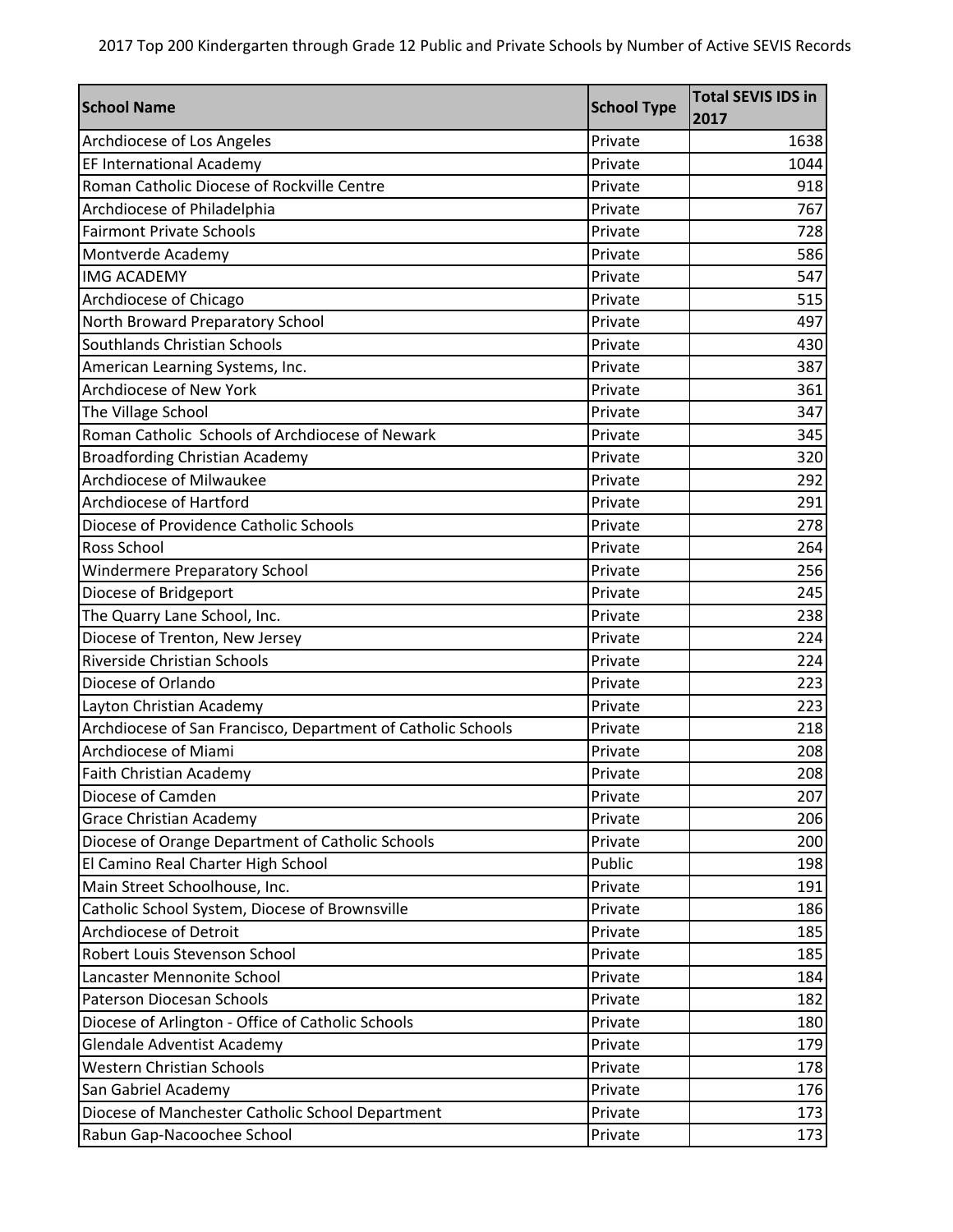| Tacoma Public Schools #10                                   | Public  | 162 |
|-------------------------------------------------------------|---------|-----|
| Kent Intermediate School District                           | Public  | 161 |
| <b>Valley Christian Schools</b>                             | Private | 160 |
| <b>Oakland Schools</b>                                      | Public  | 160 |
| Leman Manhattan Preparatory School                          | Private | 157 |
| Liberty Christian Academy                                   | Private | 156 |
| Southeastern CA Conference of Seventh-day Adventist Schools | Private | 156 |
| Lake Shore Public Schools                                   | Public  | 156 |
| MIAMI DADE COUNTY PUBLIC SCHOOLS                            | Public  | 156 |
| <b>Evangel Christian School</b>                             | Private | 151 |
| Southwestern Academy                                        | Private | 150 |
| Saint Andrew's School                                       | Private | 147 |
| <b>Catholic Diocese of Richmond</b>                         | Private | 146 |
| <b>Gulliver Schools</b>                                     | Private | 145 |
| Darlington School                                           | Private | 144 |
| <b>Gateway Legacy Christian Academy</b>                     | Private | 144 |
| Pacific Academy                                             | Private | 143 |
| Roman Catholic Diocese of Syracuse Catholic Schools         | Private | 143 |
| <b>Ribet Academy</b>                                        | Private | 142 |
| Diocese of Salt Lake City                                   | Private | 138 |
| Boca Raton Preparatory School, Inc.                         | Private | 137 |
| The King's Academy                                          | Private | 136 |
| <b>Bethel Baptist School</b>                                | Private | 135 |
| Wyoming Seminary College Preparatory School                 | Private | 135 |
| Archdiocese of Baltimore                                    | Private | 134 |
| Archdiocese of Portland in Oregon                           | Private | 134 |
| <b>Calvary Baptist School</b>                               | Private | 133 |
| DIOCESE OF JOLIET                                           | Private | 133 |
| <b>Cranbrook Schools</b>                                    | Private | 132 |
| Diocese of Fresno Education Corporation                     | Private | 132 |
| <b>Redwood Christian Schools</b>                            | Private | 131 |
| Lake Mary Preparatory School                                | Private | 129 |
| <b>Memorial Hall School</b>                                 | Private | 129 |
| <b>Bellevue Christian School</b>                            | Private | 128 |
| <b>Bradshaw Christian School</b>                            | Private | 127 |
| Catholic School Department/Diocese of Sacramento            | Private | 124 |
| Linfield Christian School                                   | Private | 122 |
| Andrews Osborne Academy                                     | Private | 120 |
| The International School of Minnesota                       | Private | 119 |
| Hawai'i Preparatory Academy                                 | Private | 118 |
| Agape Christian School                                      | Private | 117 |
| Fremont Christian School                                    | Private | 115 |
| Friendship Christian School, Inc.                           | Private | 115 |
| Oxford School                                               | Private | 114 |
| San Domenico School                                         | Private | 114 |
| Murrieta Valley Unified School District                     | Public  | 114 |
| Traverse City Area Public Schools                           | Public  | 114 |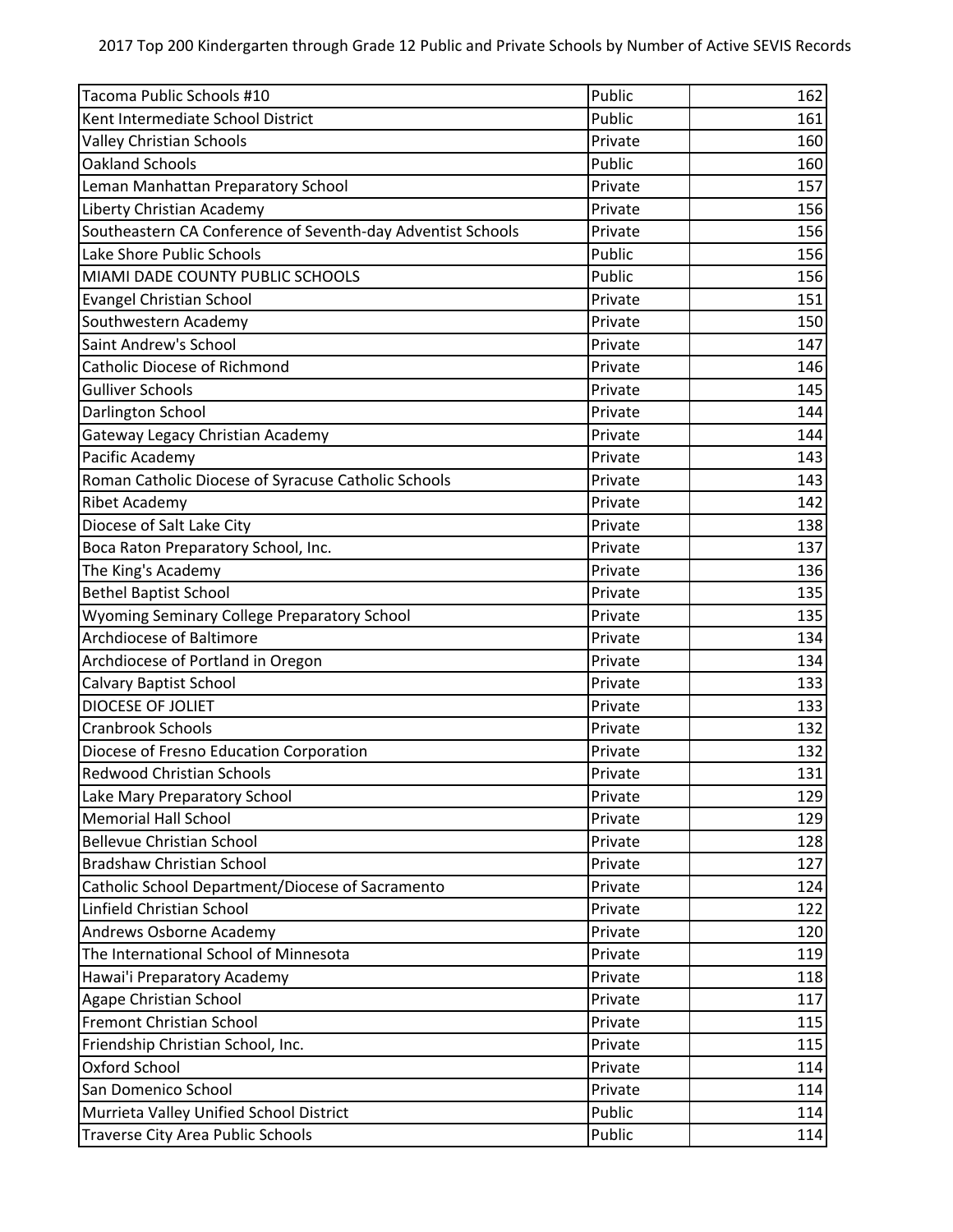| Eastern Christian School Association                       | Private | 113 |
|------------------------------------------------------------|---------|-----|
| <b>Admiral Farragut Academy</b>                            | Private | 111 |
| Delphian School                                            | Private | 111 |
| <b>United Christian Academy</b>                            | Private | 111 |
| Capital Christian School                                   | Private | 110 |
| SANTA BARBARA UNIFIED SCHOOL DISTRICT                      | Public  | 109 |
| <b>Fairfax Christian School</b>                            | Private | 108 |
| The Sagemont School                                        | Private | 108 |
| Ben Lippen School                                          | Private | 107 |
| Northern California Conference of Seventh-day Adventists   | Private | 106 |
| Archdiocese of Omaha Catholic Schools                      | Private | 105 |
| Rancho Christian School                                    | Private | 104 |
| <b>Rockford Christian Schools</b>                          | Private | 104 |
| Sandy Spring Friends School                                | Private | 104 |
| St. Anne's-Belfield School                                 | Private | 104 |
| <b>Orange County Public Schools</b>                        | Public  | 101 |
| <b>Bethany Christian School</b>                            | Private | 99  |
| <b>Catholic Diocese of Peoria</b>                          | Private | 99  |
| Ojai Valley School                                         | Private | 98  |
| Christian Heritage School                                  | Private | 97  |
| Christian Unified Schools of San Diego                     | Private | 94  |
| Diocese of Metuchen Catholic School System                 | Private | 94  |
| Victory Christian Center, Inc                              | Private | 94  |
| Diocese of Austin Catholic Schools                         | Private | 92  |
| South Hills Academy                                        | Private | 91  |
| <b>City Christian Schools</b>                              | Private | 90  |
| <b>Rutgers Preparatory School</b>                          | Private | 90  |
| Children's Creative & Performing Arts Academy of San Diego | Private | 89  |
| Valley Christian School System                             | Private | 89  |
| Archdiocese of Denver                                      | Private | 88  |
| <b>Stuart Hall</b>                                         | Private | 88  |
| Paradise Valley Unified School District 69                 | Public  | 88  |
| Capistrano Valley Christian Schools                        | Private | 85  |
| Archdiocese of Galveston-Houston Catholic Schools          | Private | 84  |
| Diocese of Phoenix Catholic Schools                        | Private | 84  |
| Archdiocese of Washington Catholic Schools                 | Private | 82  |
| Diocese of Fall River                                      | Private | 82  |
| Saipan International School                                | Private | 82  |
| Scottsdale Unified School District                         | Public  | 82  |
| Saint Stephen's Episcopal School                           | Private | 81  |
| Sierra Canyon School                                       | Private | 81  |
| Erie First Christian Academy                               | Private | 80  |
| Faith West Academy                                         | Private | 80  |
| PIONEER ACADEMY                                            | Private | 80  |
| Rocky Mount Academy                                        | Private | 80  |
| Indian River Charter High School                           | Public  | 80  |
| Diocese of Wichita- Catholic Schools                       | Private | 79  |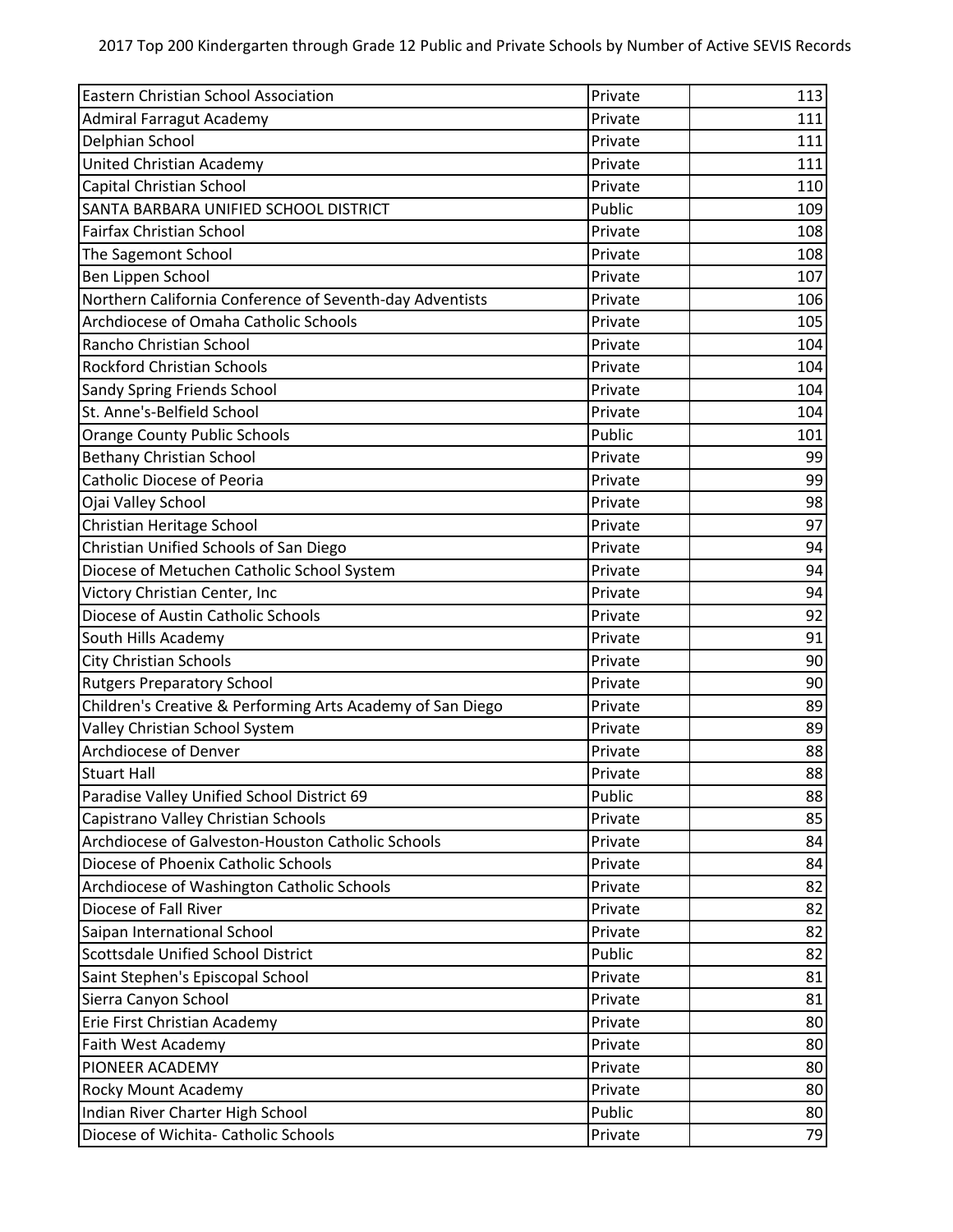| King's Schools                                   | Private | 79 |
|--------------------------------------------------|---------|----|
| Lakeview School District                         | Public  | 79 |
| Diocese of Toledo                                | Private | 78 |
| Maranatha Christian Academy                      | Private | 78 |
| Mount Carmel School Incorporated                 | Private | 78 |
| Annie Wright Schools                             | Private | 77 |
| <b>Cornerstone Academy</b>                       | Private | 77 |
| <b>Everest Academy</b>                           | Private | 77 |
| Hamden Hall Country Day School                   | Private | 77 |
| Diocese of St. Petersburg                        | Private | 76 |
| Mid-Pacific Institute                            | Private | 76 |
| <b>Mountain Mission School</b>                   | Private | 76 |
| Grace Academy                                    | Private | 75 |
| Diocese of Palm Beach                            | Private | 74 |
| Diocese of St. Augustine                         | Private | 74 |
| <b>Eucon International School</b>                | Private | 74 |
| Saddlebrook Preparatory School                   | Private | 74 |
| Apple Valley Christian School                    | Private | 73 |
| Instilling Goodness and Developing Virtue School | Private | 73 |
| <b>Village Christian Schools</b>                 | Private | 73 |
| Calusa Preparatory                               | Private | 72 |
| <b>Harbert Hills Academy</b>                     | Private | 72 |
| Northstar Christian Academy                      | Private | 72 |
| The First Academy                                | Private | 72 |
| Lawrence Woodmere Academy                        | Private | 71 |
| MARANATHA CHRISTIAN SCHOOLS                      | Private | 71 |
| Sierra Elementary and High School                | Private | 71 |
| <b>Charles Wright Academy</b>                    | Private | 70 |
| Delaware County Christian School                 | Private | 70 |
| Diocese of Gary Catholic Schools                 | Private | 70 |
| <b>Milton Academy</b>                            | Private | 70 |
| The Bolles School                                | Private | 70 |
| <b>Westbury Christian School</b>                 | Private | 70 |
| <b>Cascade Christian Schools</b>                 | Private | 67 |
| <b>Portland Christian Schools</b>                | Private | 67 |
| <b>Redemption Christian Academy</b>              | Private | 67 |
| <b>Adrian Public Schools</b>                     | Public  | 67 |
| Calvary Christian Academy                        | Private | 66 |
| Carrollton Christian Academy                     | Private | 66 |
| <b>Grace Brethren Schools</b>                    | Private | 66 |
| Diocese of Davenport                             | Private | 65 |
| Harrison Chilhowee Baptist Academy               | Private | 65 |
| Christian Academy of Louisville                  | Private | 64 |
| Colorado Springs Christian Schools, Inc.         | Private | 64 |
| Desert Christian Schools                         | Private | 64 |
| Divine Savior Lutheran Academy                   | Private | 64 |
| Harvest Christian Academy                        | Private | 64 |